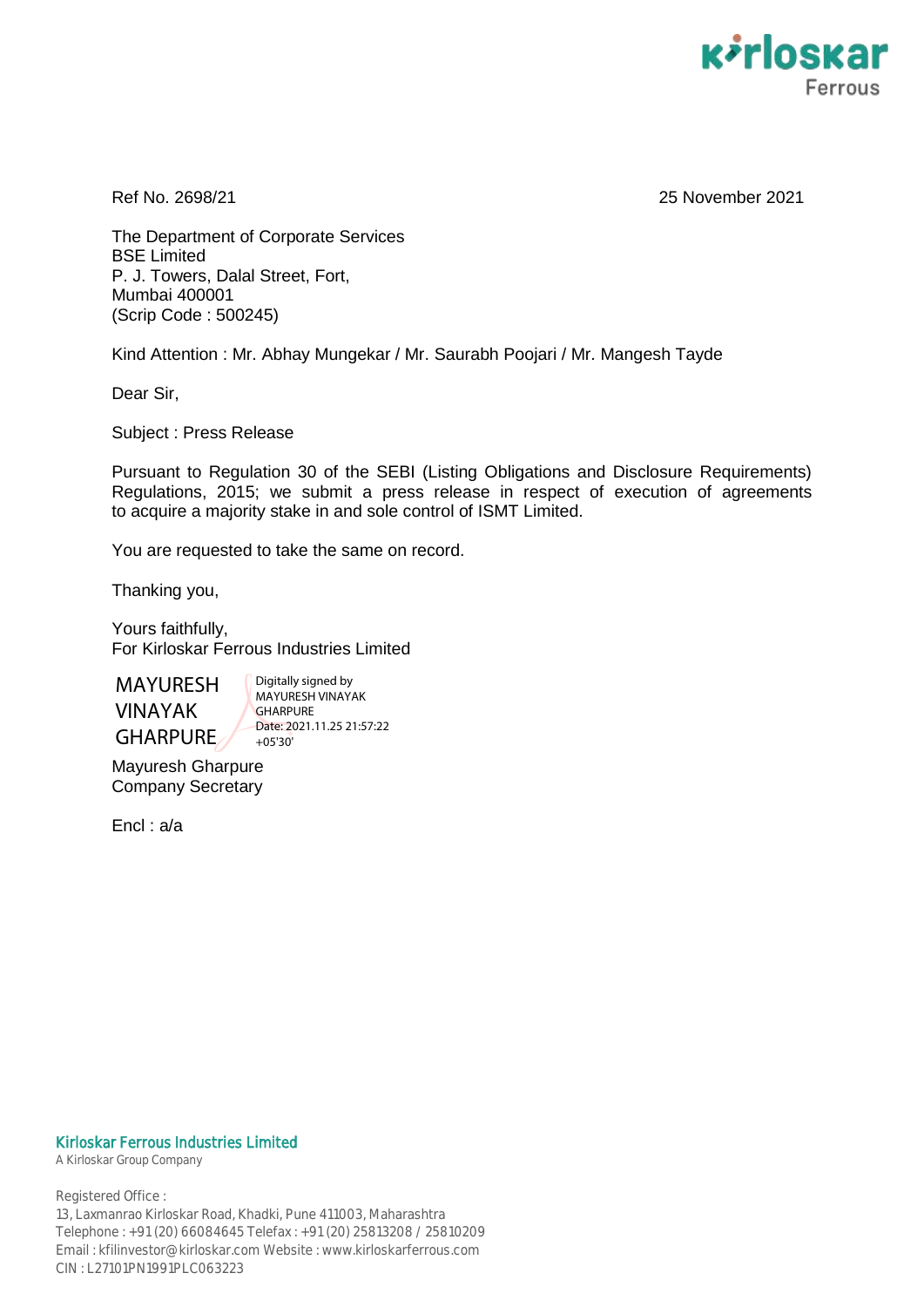

### **PRESS RELEASE**

## **KFIL announces execution of agreements to acquire a majority stake in and sole control of ISMT Limited**

**Pune, India – November 25, 2021:** Kirloskar Ferrous Industries Ltd (BSE : 500245) ('the Company'), one of India's largest castings and pig iron manufacturers, has agreed to acquire a majority stake in Indian Seamless Metal Tubes (ISMT) Limited ('Target Company') by subscribing to equity shares of the Tsarget Company through preferential allotment and sole control over ISMT Limited, subject to the approvals of the members of the Company and the Target Company and necessary statutory and regulatory approvals.

KFIL will subscribe to shares for an aggregate consideration of Rs. 476.63 Crores at a per share price of Rs. 30.95 by the way of preferential allotment. These shares will represent 51.25 percent of the resultant share capital of the Target Company. Further, in accordance with the provisions of the SEBI (Substantial Acquisition of Shares and Takeovers) Regulations, 2011, the Company has also commenced an open offer for acquiring up to 25.05 percent of the resultant voting capital of the Target Company.

The board of directors of the company have also approved to seek approval of the Members of the company for increase in the permitted borrowing limits.

**About ISMT –** ISMT is the largest integrated specialized seamless tube manufacturer in India. It is one of the most diversified manufacturers of specialized seamless tubes in the world, producing tubes in the range of 6 to 273 mm diameter. The company has alloy Steel plant in India that produces a wide range of alloy steels from 20 to 225 mm diameter. Their specialized teams provide end to end solutions to industry-specific customers.

*Commenting on the acquisition, R.V.Gumaste, Managing Director, KFIL, said* "We are excited to announce this acquisition, which is subject to necessary approvals, as we enter into the seamless pipes market. This acquisition is further widening our portfolio and diversifying the current product portfolio. We are looking forward to leveraging our existing customer base and adding the customers that ISMT brings along. We believe this acquisition brings us an opportunity to integrate iron ore to seamless tubes at a consolidated level. Ongoing projects along with this acquisition will help us bring cost efficiencies in the value chain. We believe these synergies will put us on an accelerated growth path in coming years."